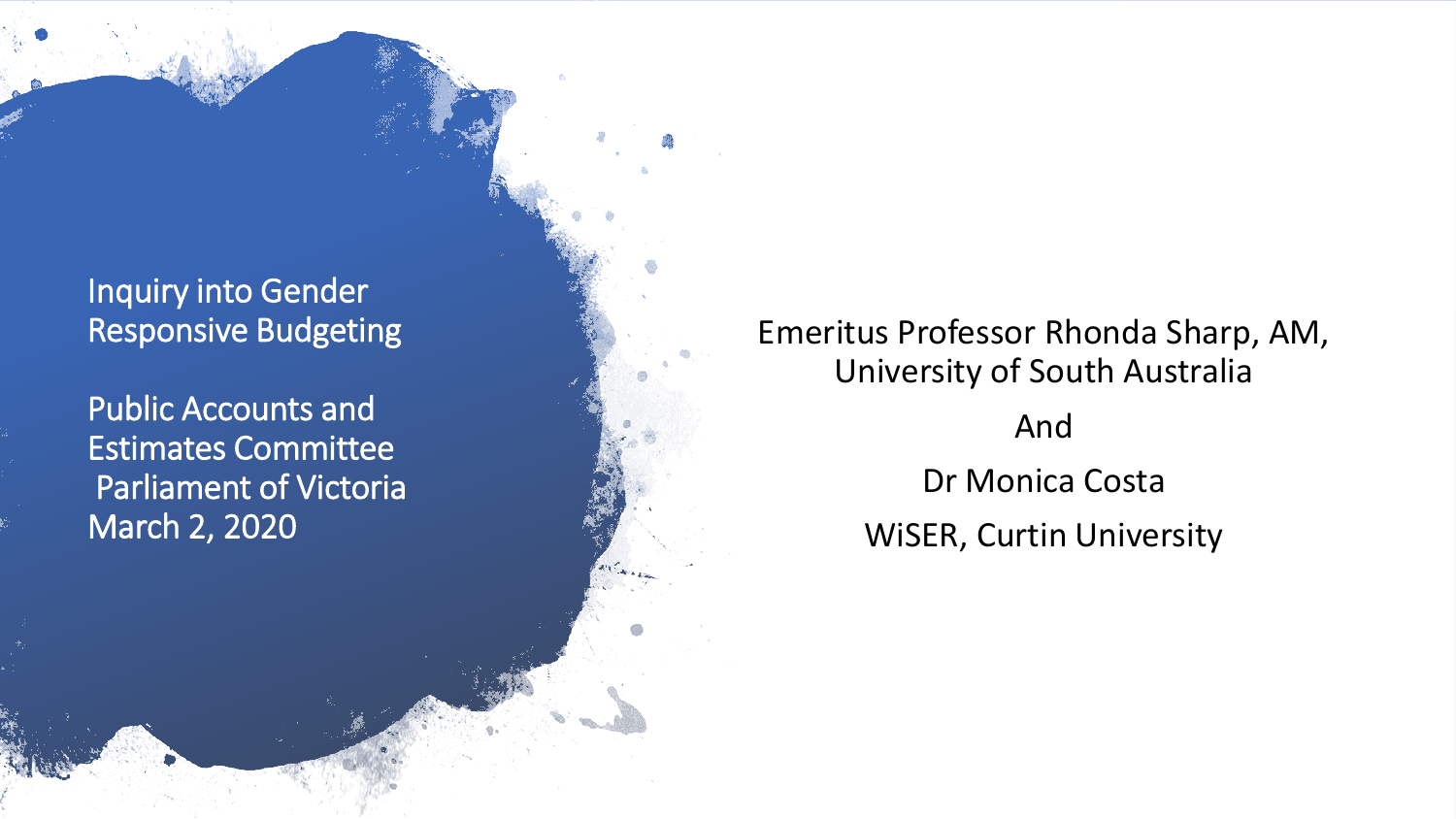# Gender responsive budgeting (GRB) has an agenda and footprint internationally

- Australia has been influential internationally as a pioneer of GRB but has lost its place.
- Initiatives mushroomed in over 100 countries after the inclusion of GRB in the 1995 Beijing Platform of Action.
- In 2019, 17 OECD central govts undertook GRB (plus 2) preparing).
- Researched, resourced and advocated by many international bodies including OECD, World bank and IMF.
- Currently: Vic and the ACT governments, NFAW gender analysis of the federal budget and Federal Labor Women's Budget Reply.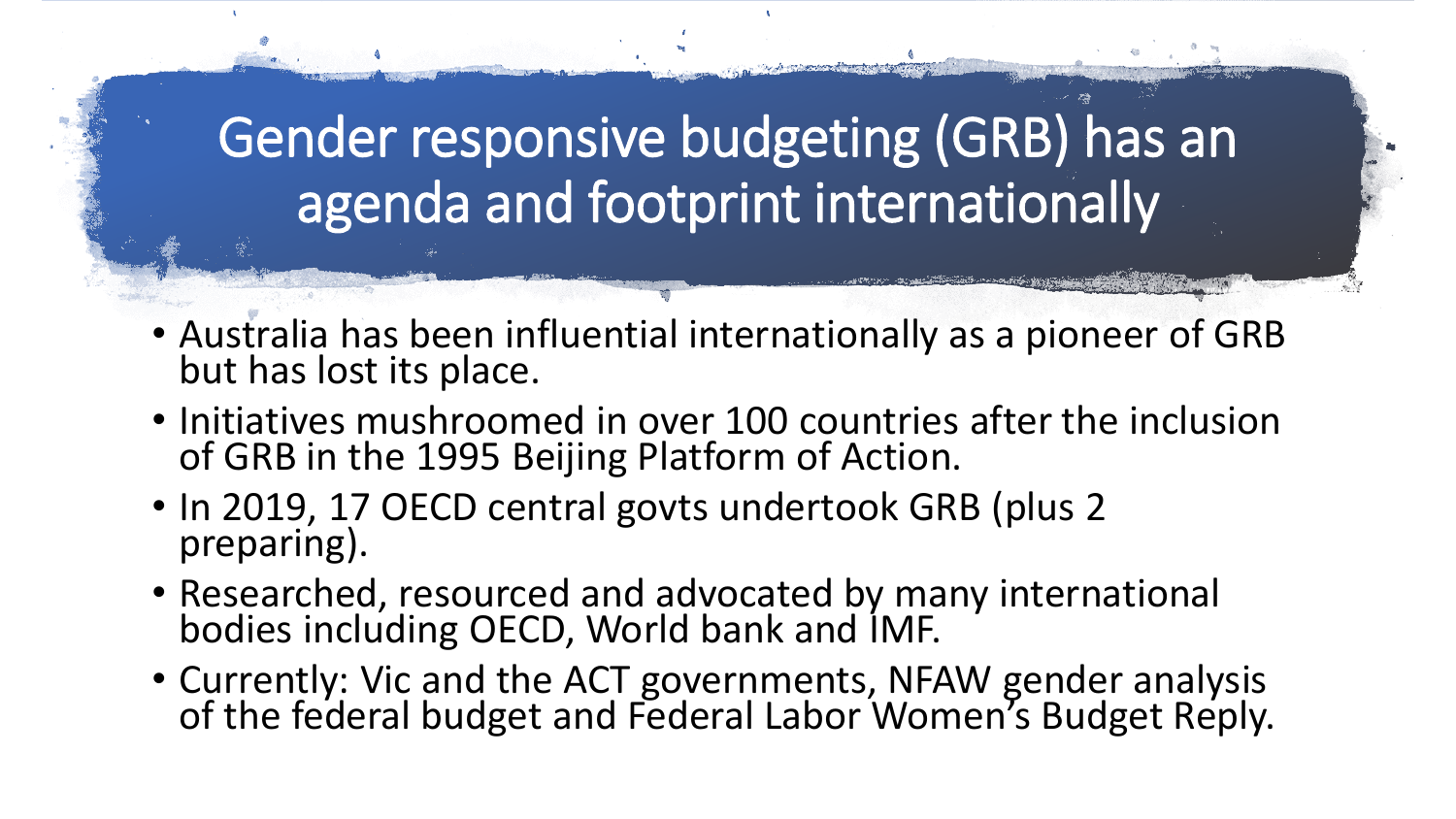GRB is a tool for assessing the impact of government budgets on different groups of women and men and for changing policies and budgets to promote greater equality.



**Actions to change budgetary decision-making processes and priorities** that bring about spending and taxation changes that promote gender equality.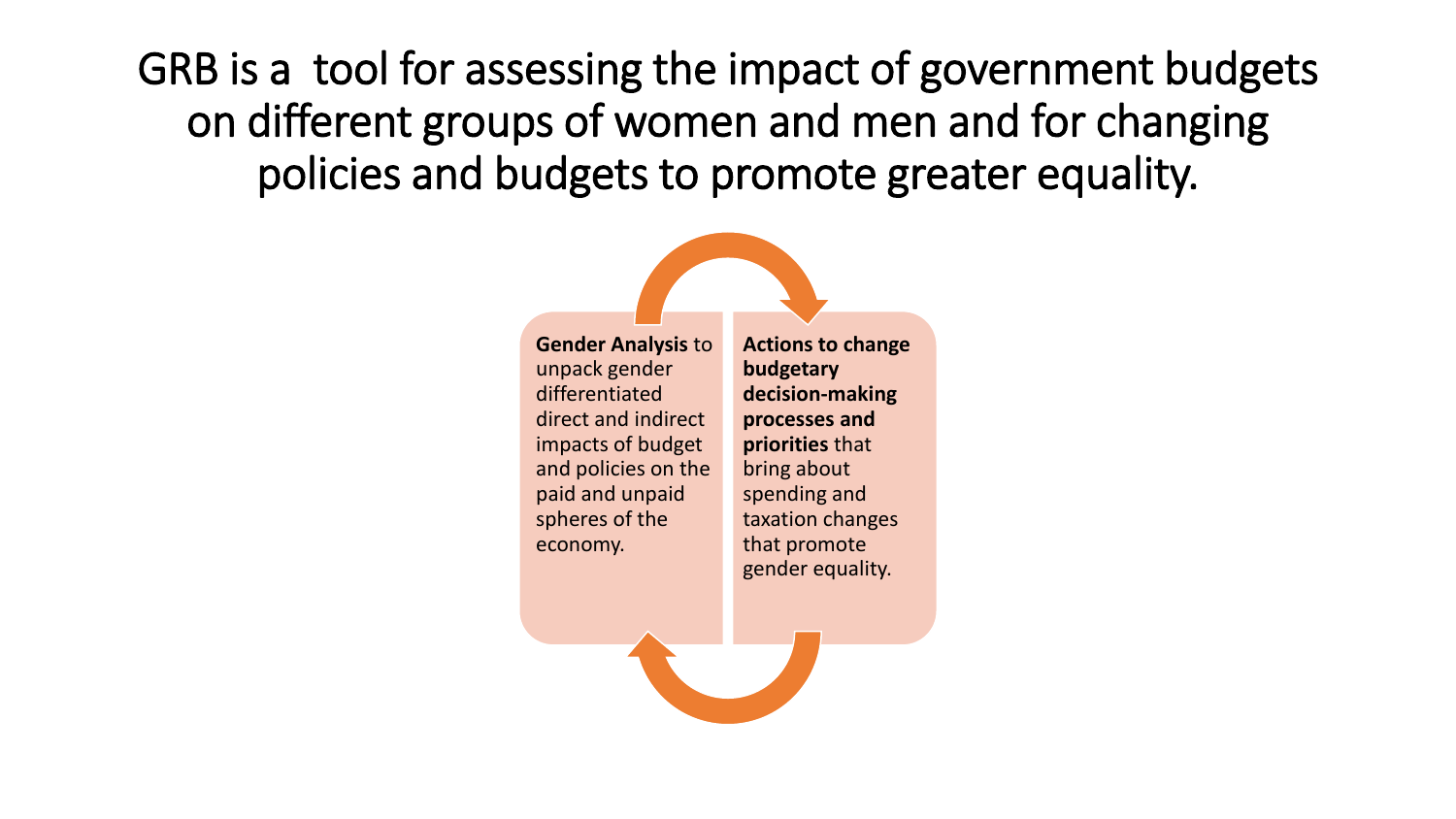

#### **Example: Impact of caring responsibilities on lifetime incomes of different groups of women in Australia**

### Analysis

Analysis estimated that a female carer aged 30 years with two or more children and caring for a child with a disability, with an education of secondary school completion or less, would have expected earnings of < \$100K over her working life.

In contrast, a woman with similar characteristics but without primary caring responsibilities earns 4 times that amount over her lifetime.

#### Action

The analysis contributed to providing a rationale for additional funding in the 2011-<br>12 federal budget for early intervention services for young children with disabilities.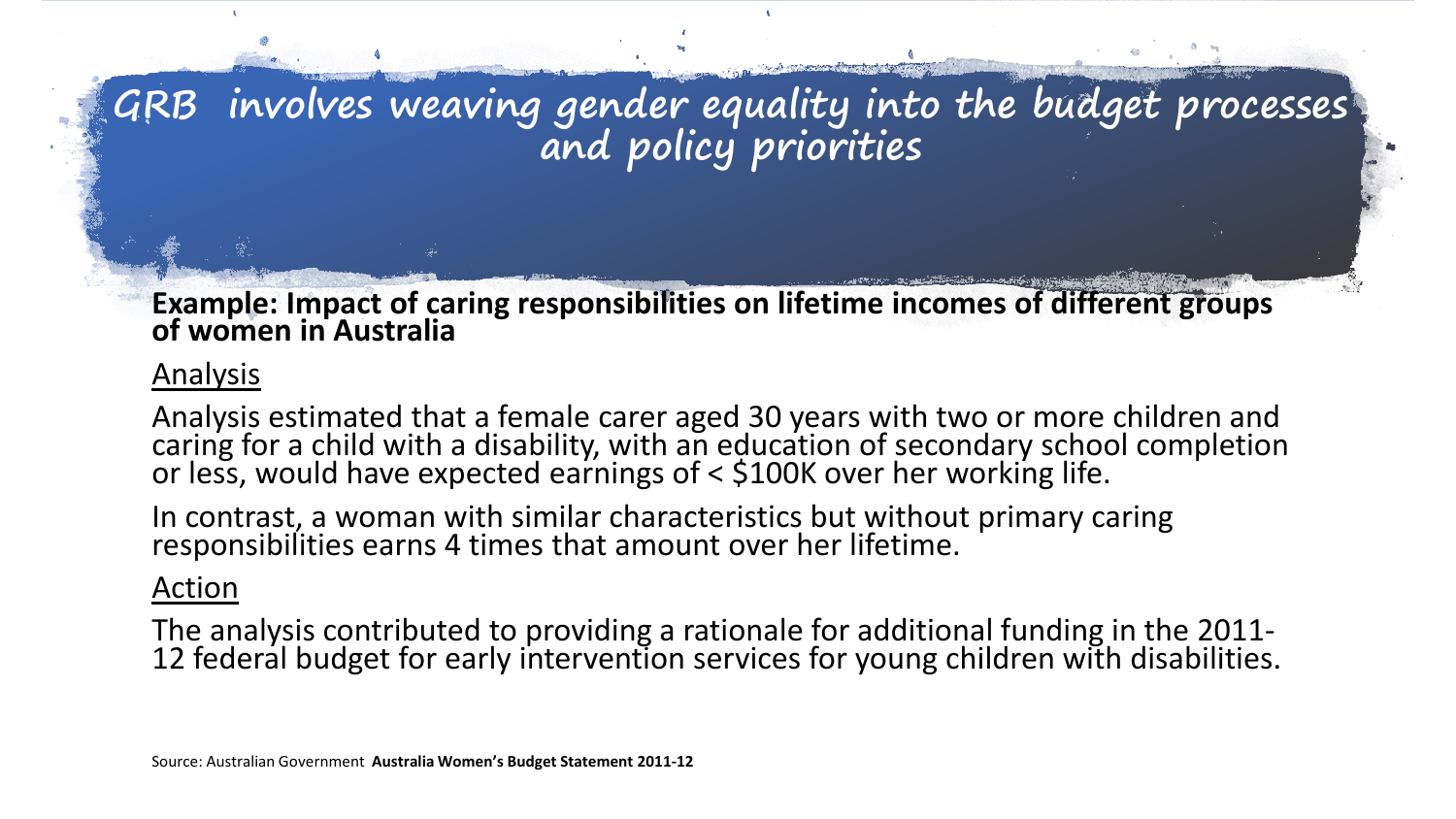

## **First pass at a composite indicator on gender budgeting (OECD 2019)**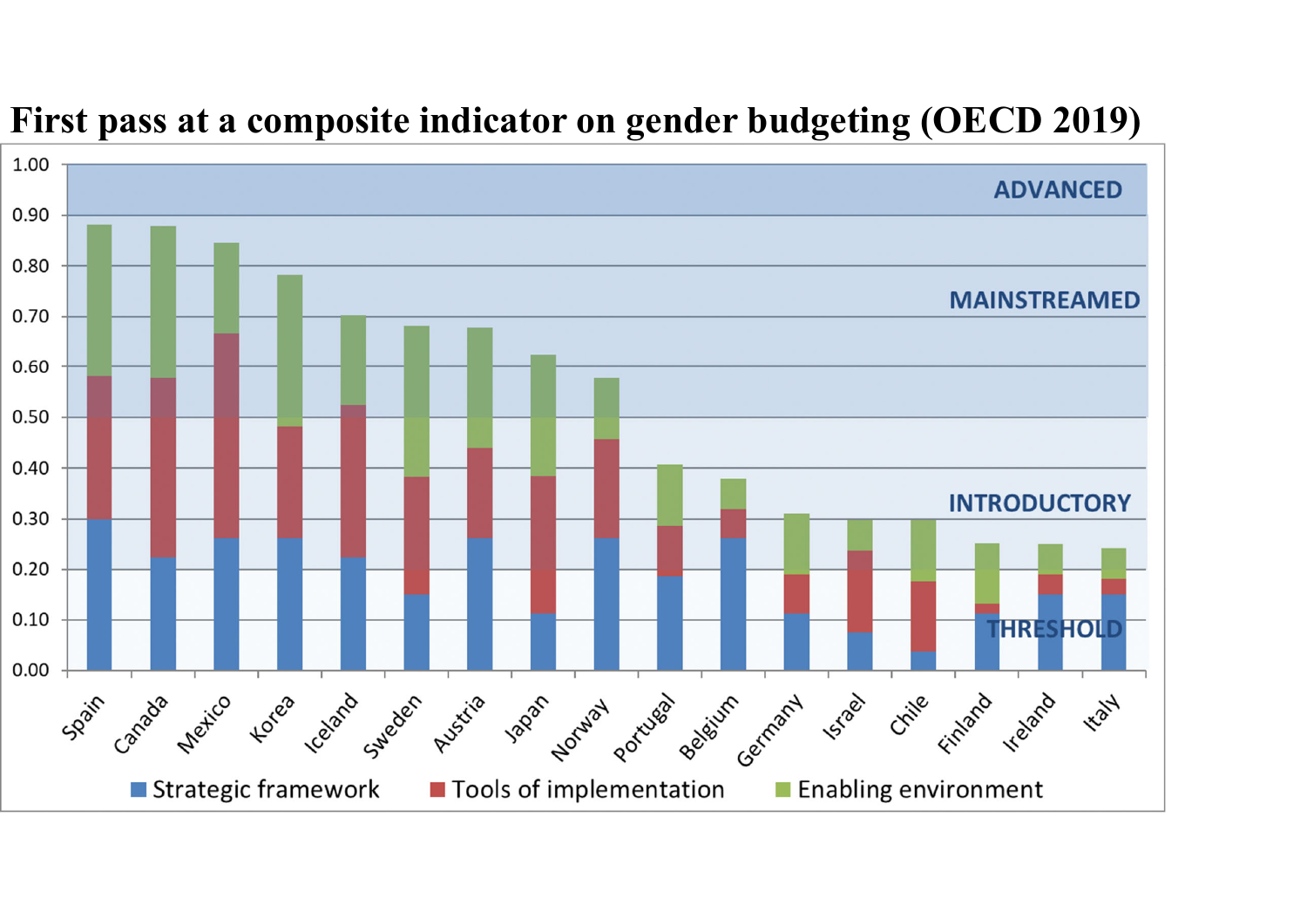

GRB uses the power of the purse as a lever for change, to be used in conjunction with other means, for achieving the gender equality commitments of a government:

- The Economist (2017) noted that Finance Ministries/Treasuries traditionally treat gender as irrelevant but become concerned with gender gaps when they understand the economic losses they impose.
- GRBs brings into view those issues that are about gender but are frequently overlooked /obscured in conventional analysis and budget decision making, including:
	- o unpaid care and domestic work
	- o the distribution of resources within and between households
	- o the differences in women and men's political and economic participation.
- The IMF (2016) study of 80 countries study found GRB did adjust fiscal policy to counter biases costing the economy, quality of life and women's economic and political empowerment. It posits that GRB is simply good budgeting.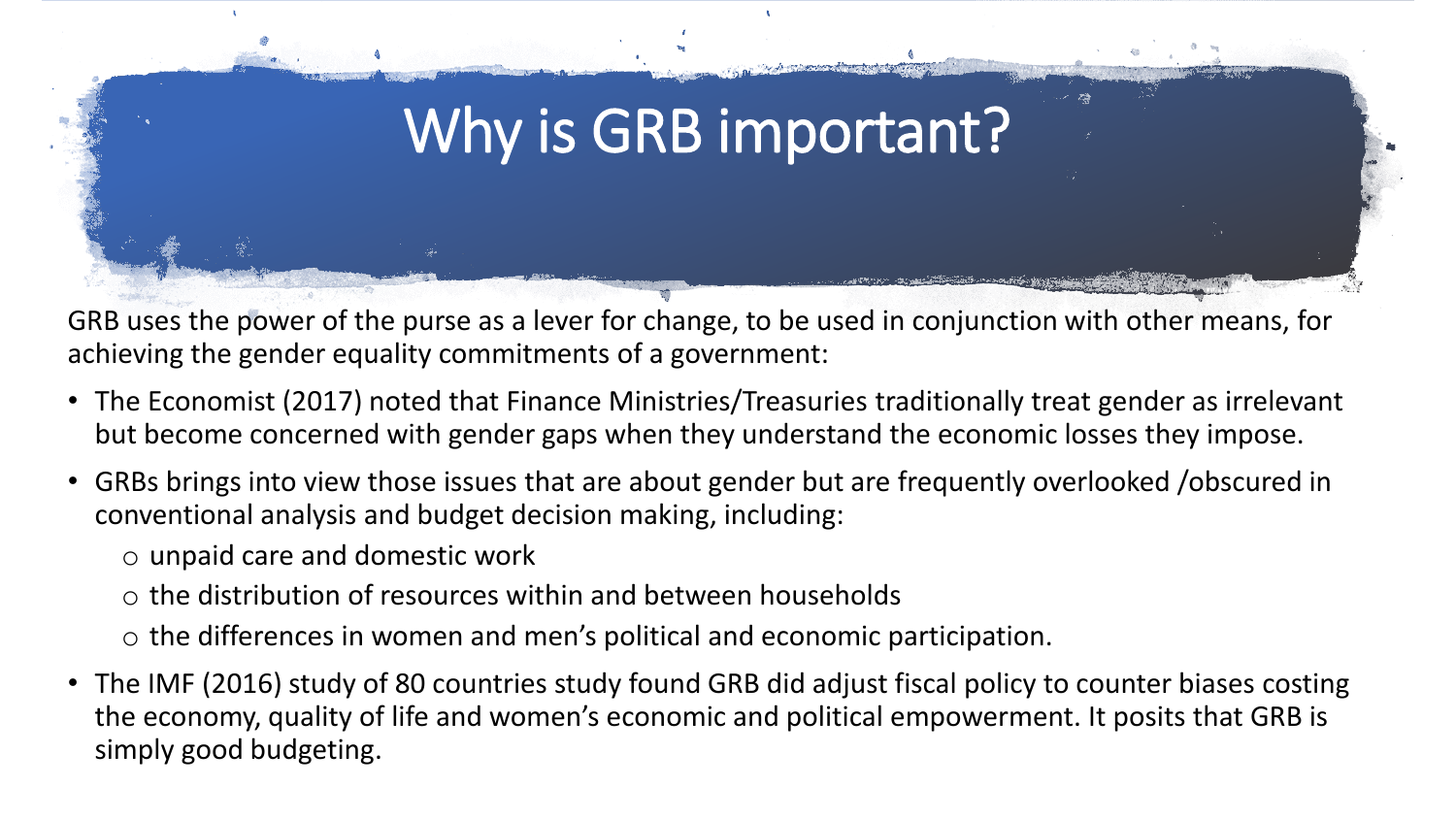# Lessons from international experiences: Strong strategic framework is central

- High level political commitment (eg Premier, Finance Minister as well as Minister for Women) and a legal framework (eg. GEA) that gives a role to GRB.
- Clarity on an appropriate normative framework (equality/equity approach, human rights approach and well-being framework).
- Strong administrative leadership of Treasury that has expertise in GRB in close cooperation with a well-resourced OfW (eg NZ Treasury's role in developing their expertise for developing the Well-Being budget; framing GRB, budget circular, guidelines, templates, publish results).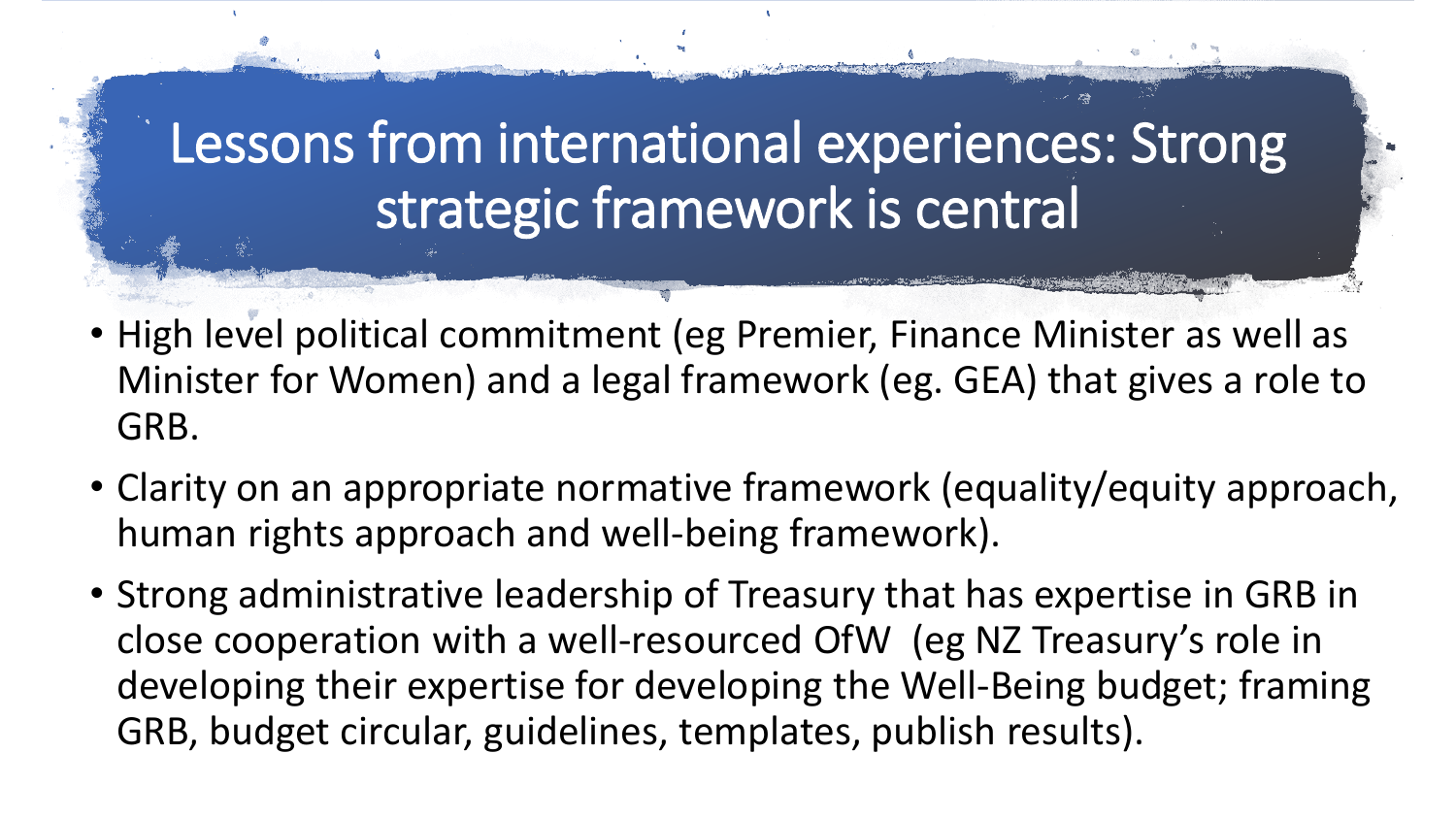

- Weaving gender perspective at the different stages of the budget process (eg Canadian audit on the quality of analysis and support provided).
- Weaving a *community of practice* by instituting an inter-agency working group (learning by doing, eg Canada setting incentives for improving the work).
- Strengthen the *Gender Equality Budget Statements so* progress can be tracked over time including links to equality priorities, allocations, baseline studies, progress statement, distributional impacts (eg Korea).
- Strong commitment to gender disaggregated data storage and use (eg UK New Deal).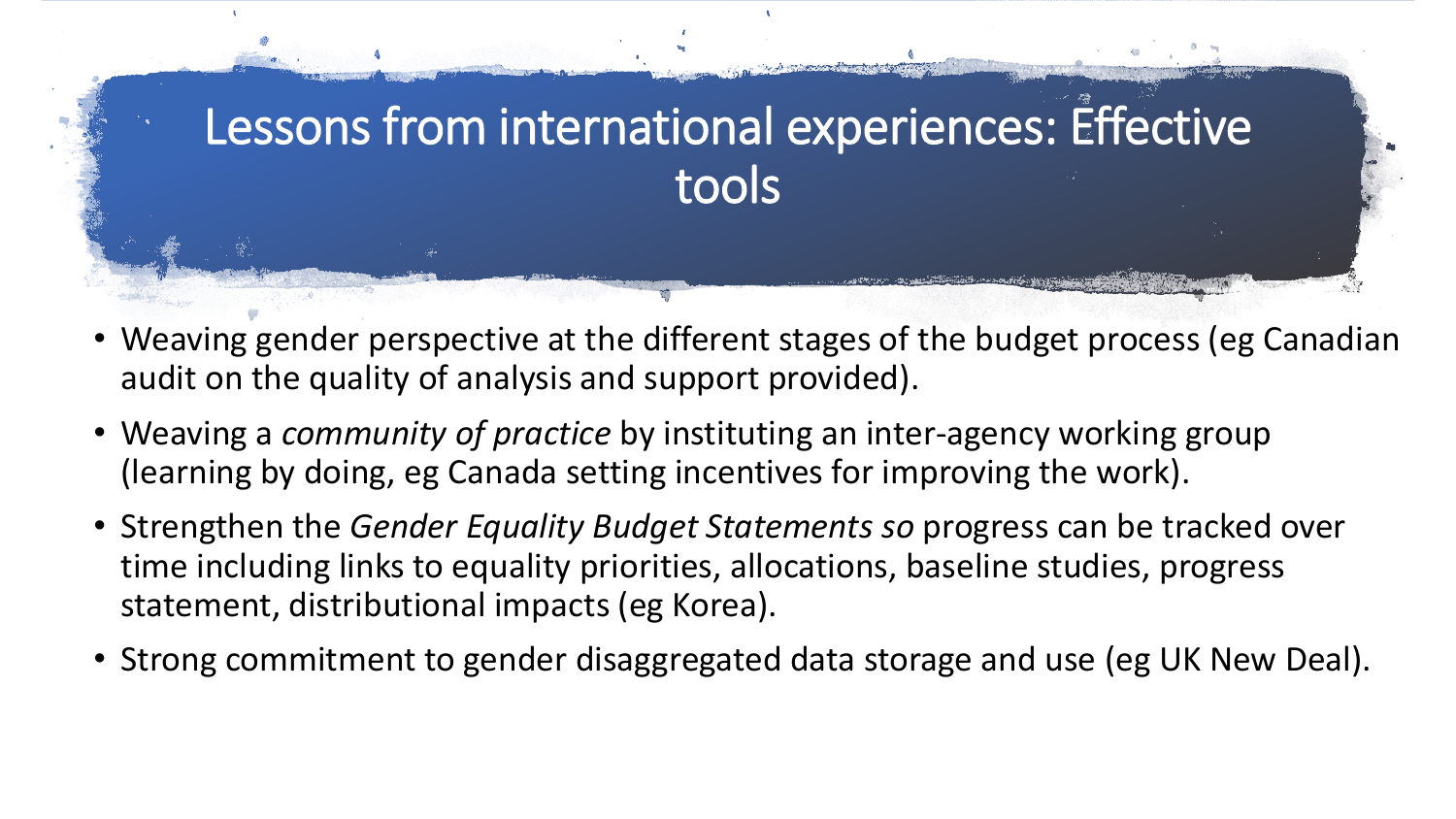

- Resourcing training and mentoring and developing supporting guides (eg Korea, NZ well-<br>being budget). Loss of skills and knowledge in Australia requires new investment in GRB.
- Independent monitoring and reviewing (PS GE Commissioner and Canada's AG 2015 review, Scotland's use of the Human Rights body).
- Strong parliamentary oversight (Austria's budget office, cross party women's caucus, parliamentary inquiries).
- Welcome civil society contributions (eg Scotland's WBG and the government's transformative approach to child care, UK Women's Budget Group involvement in GRB pilots within govt). Government can invest in the role of CSOs in identifying community needs.